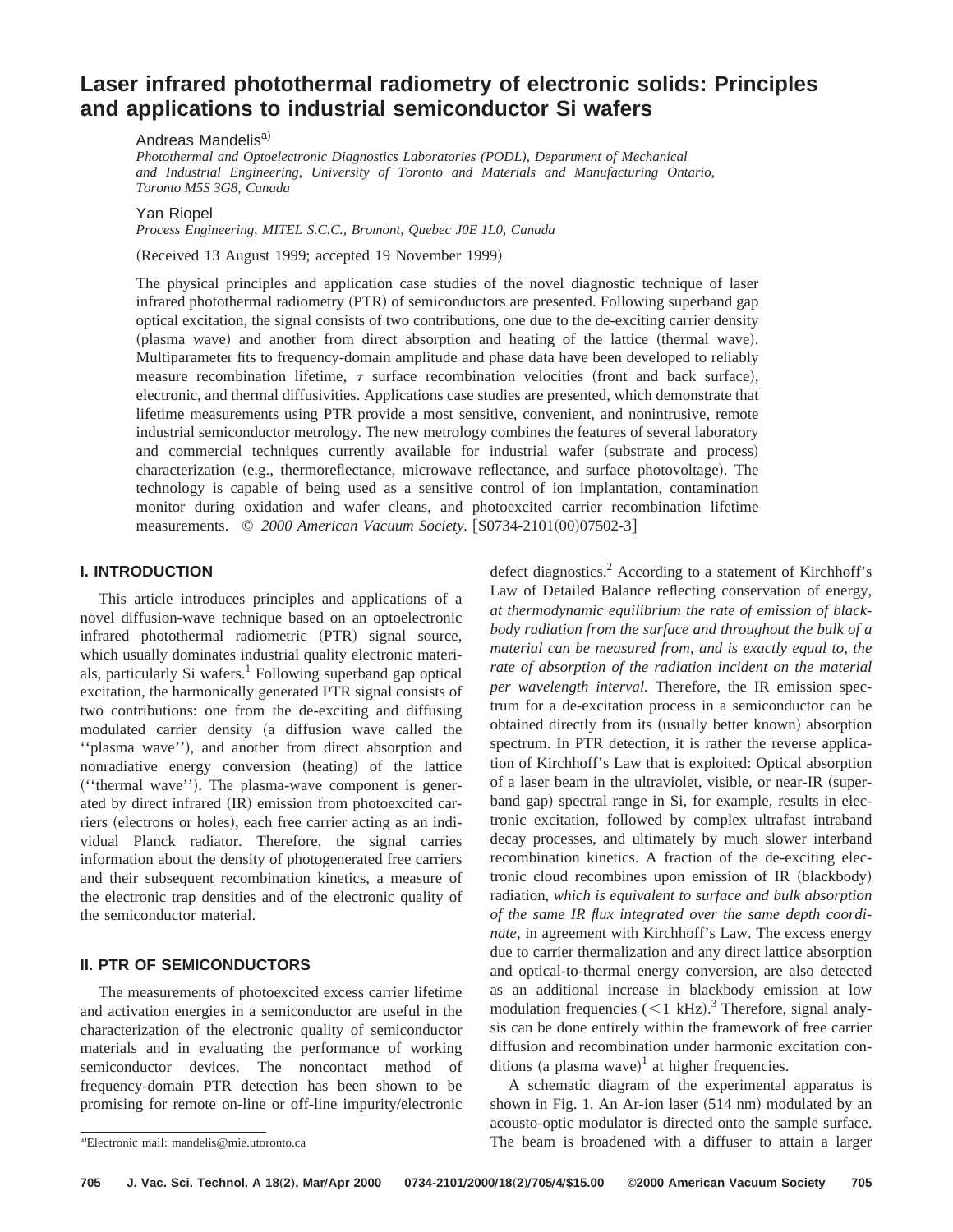

FIG. 1. Schematic diagram of typical laser photothermal infrared radiometric setup for semiconductor diagnostics and metrology.

spotsize for one-dimensional analysis. A lens can be placed after the diffuser to achieve a sharp focus with spotsize of approximately 25  $\mu$ m. The emitted IR radiation from the sample surface is collected and focused onto the detector using two off-axis paraboloidal mirrors. The detector is a liquid  $N_2$  cooled HgCdTe element with an active area of 1 mm<sup>2</sup> and a spectrally selective range of  $2-12 \mu$ m. A germanium window with a transmission bandwidth of  $2-14 \mu m$  is mounted in front of the detector to block any visible radiation from the pump laser. The detector signal is preamplified before been sent into the lock-in amplifier. The two lock-in amplifier outputs, amplitude, and phase, are recorded across a range of laser modulation frequencies.

#### **A. PTR of SiO2 ÕSi metal–oxide–semiconductor MOS capacitors**

The theoretical analysis of the dominant electronic component of the PTR signal from a semiconductor of thickness  $L$ , under high-absorption conditions  $(514 \text{ nm})$  gives<sup>4</sup>

$$
\Delta Q = \frac{N_0}{\sigma_n^2 D_n + \sigma_n s_1} C(\lambda_1, \lambda_2) \left[ \frac{(1 - e^{-\sigma_n L})^2}{1 + \Gamma_1 e^{-2\sigma_n L}} \right],\tag{1}
$$

where  $N_0$  is the number of photoinjected *n*-type carriers at the surface,  $s_1$  is the front surface recombination velocity and the complex plasma-wave vector  $\sigma_n$  is defined as

$$
\sigma_n = \sqrt{\frac{1 + i\omega\tau}{D_n \tau}},\tag{2}
$$

where  $D_n$  is the ambipolar carrier diffusion coefficient and  $\tau$ is the recombination lifetime. *C* is an instrumental constant.  $\lambda_1$  ( $\lambda_2$ ) is the lower (upper) limit of the detection bandwidth of the infrared detector. Also,  $\Gamma_1 = (D_n \sigma_n - s_1)/(D_n \sigma_n)$  $+ s_1$ .



FIG. 2. PTR lifetime temperature dependencies of sample W1  $(\circ)$  and W2  $(\Box).$ 

Off-line quality control analysis of  $SiO<sub>2</sub>/Si$  interfaces of full-size 4 in. Si wafers with MOS capacitor structures has been performed using PTR. A fitting procedure which uses the amplitude and phase frequency responses has been developed and has been shown to be quite sensitive to changes in carrier diffusivity  $(D_n)$ , carrier lifetime  $(\tau)$ , and surface recombination velocity  $(s)$ .<sup>4</sup> Figure 2 shows the PTR lifetime temperature dependence of two samples W1 (Al-gated MOS structure) and W2 (polysilicon-gated MOS structure), obtained by fitting the data to Eq. (1). The increase in  $\tau$  with temperature observed for both wafers follows the Shockley– Reed–Hall theory, $5$  which assumes that the thermally increased density of intrinsic carriers fills up existing trapping sites and thus increases the photoinjected carrier lifetime. The corresponding Arrhenius plots of the PTR lifetimes and the calculated activation energies are presented in Fig. 3. The activation energy value of  $\Delta E$ =0.21 eV obtained for sample W2 is probably due to the near-interface shallow electron traps produced during the gate layer growth. The lifetime information obtained in Fig. 2 shows that the poly-Si gate MOS devices are predicted to exhibit better performance than the metal-gated ones, as expected from the relative unavailability of metallic deep levels in the former capacitors, which are known to act as lifetime killers.

## **B. Wafer contamination control by PTR**  $\tau$ **measurements**

Equation  $(1)$  shows that at low modulation frequencies and for small surface recombination velocities, the PTR signal is real and is given by

$$
\Delta Q = N_0 C_2(\lambda_1, \lambda_2) \left(\frac{\tau}{D_n}\right) \left[\frac{(1 - e^{-L/\sqrt{D_n \tau}})^2}{1 + e^{-2L/\sqrt{D_n \tau}}}\right].
$$
 (3)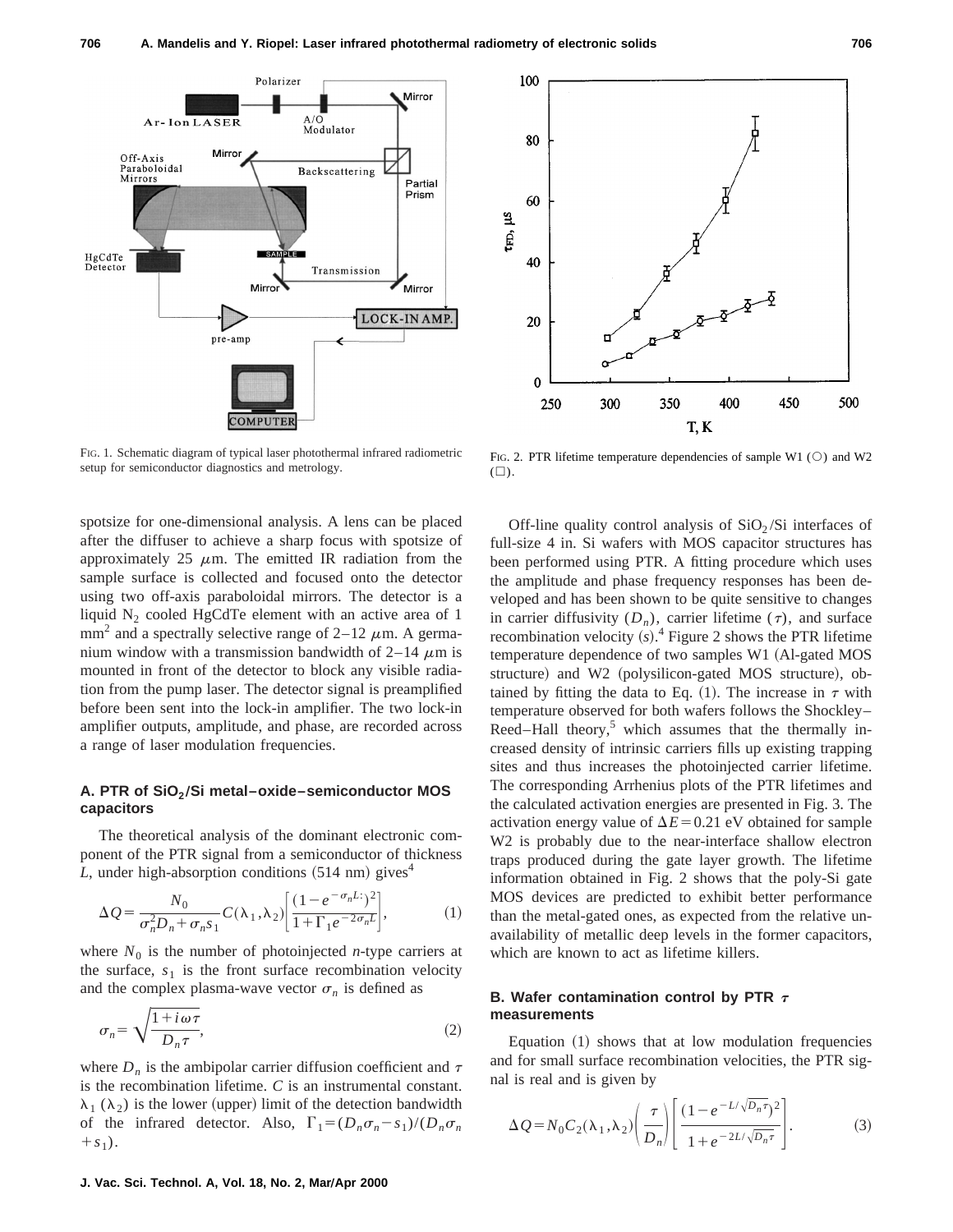

FIG. 3. Arrhenius plots of the PTR-measured lifetimes in Fig. 1.

Therefore, the amplitude becomes directly proportional to the photoinjected carrier lifetime, provided that the wafer thickness is large compared to the direct current carrier diffusion length  $\sqrt{D_n \tau}$ . This feature allows the quick characterization of process wafers. Six 4 in. diameter floating zone  $(FZ)$  *p*-type Si wafers, 10–15  $\Omega$ cm, with nominal lifetime  $>100 \mu$ s, and thickness 540  $\mu$ m, each with a different number of gate oxidation treatments, were tested. After each oxidation cycle a specified thickness of oxide was removed, so that all wafers had the same 350 Å of oxide layer. The values of the carrier lifetimes obtained from the fits of the amplitude responses are shown in the histogram of Fig. 4. The effects of oxidation history are manifested in terms of a dramatic decrease of this parameter with the number of oxidation treatments. It is well known that oxidation is a major source of Si wafer contamination by heavy metals and other impurities and PTR is shown to be a sensitive technique for monitoring furnace contamination.

#### **C. Ion implantation metrology**

Ion implanation is a very important technological process in the modern microelectronics industry. It is widely recognized that integrated circuit performance and yield are strongly dependent on the accuracy and uniformity of the implanted ion dose. This is especially true for some critical implanation steps such as the low-dose implant adjustment of the threshold voltages of the integrated circuit. Experimental PTR-amplitude and phase-frequency scans were obtained from the near-center region of 36 Si wafers (B-doped,  $\rho \sim 14-24\Omega$  cm, thickness 510–520  $\mu$ m) implanted with phosphorus to various doses from  $5 \times 10^{10}$  to  $1 \times 10^{16}$  $\sim$  ions/cm<sup>2</sup> (12 different doses) at each of the three implantation energies: 50, 100, and 150 keV. The phosphorus implantation was performed through a thin oxide layer at room temperature. A nonimplanted Si wafer from the same lot was used as a reference. Figure 5 represents the results of the



FIG. 4. Lifetime histogram for six FZ *p*-type Si wafers subjected to up to four oxidation cycles. Wafer Nos. 1–6 were rinsed and dried. Wafer Nos. 2–6 subsequently underwent one or more oxidations and HF etches. No 1:  $O<sub>2</sub>$ /HCl oxidation  $(OX)$  only; No. 2: 1 HF+2 OX; No. 3: 2 HF+3 OX; No. 4: 3 HF+4 OX; No. 5: 4 HF+5 OX; and No. 6: 5 HF+6 OX.

PTR-amplitude and phase-frequency scans obtained from the nonimplanted reference wafer and from 12 wafers implanted at 50 keV. For the nonimplanted wafer the PTR signal exhibits carrier plasma wave dominated behavior with the PTR amplitude saturated at low modulation frequencies, Fig.  $5(a)$ , and the PTR phase tending to saturate at  $-90^\circ$  along the high frequency edge, Fig.  $5(b)$ . Simultaneous fitting of the experimental amplitude and phase data for the reference sample using the corresponding theoretical model yield the following values: minority carrier lifetime  $\tau=10.5 \mu s$ , carrier diffusivity  $D_n = 30 \text{ cm}^2/\text{s}$ , surface recombination velocity  $s=100$  cm/s, thermal diffusivity  $D_{\text{th}}=0.8 \text{ cm}^2/\text{s}$ , and the relative weight of the carier plasma and thermal components in the total PTR signal, expressed as a ratio of the plasmato-thermal coefficients in the expression for the PTR signal<sup>1</sup>  $\eta$ =1.6×10<sup>3</sup> a.u.

In the carrier plasma-dominated frequency region, the PTR signal has been found to be extremely sensitive to the damage introduced by ion implantation even at low doses and energies. At 10 kHz modulation frequency the difference between the PTR amplitudes from the nonimplanted wafer and the wafer implanted with the lowest dose/energy (5  $\times 10^{10}$  cm<sup>-2</sup>, 50 keV) is more than one order of magnitude, Fig.  $5(a)$ , thus allowing for the monitoring of ion implantation with doses and/or energy much lower than these values. The same quantitative analysis of the PTR-amplitude and phase-frequency responses obtained for 100 and 150 keV implanted sets of Si wafers further allowed the monitoring of the variations of the carrier lifetime with implantation dose and energy and no annealing, Fig. 6. As the implantation dose/energy increases,  $\tau$  remains unchanged and equal to